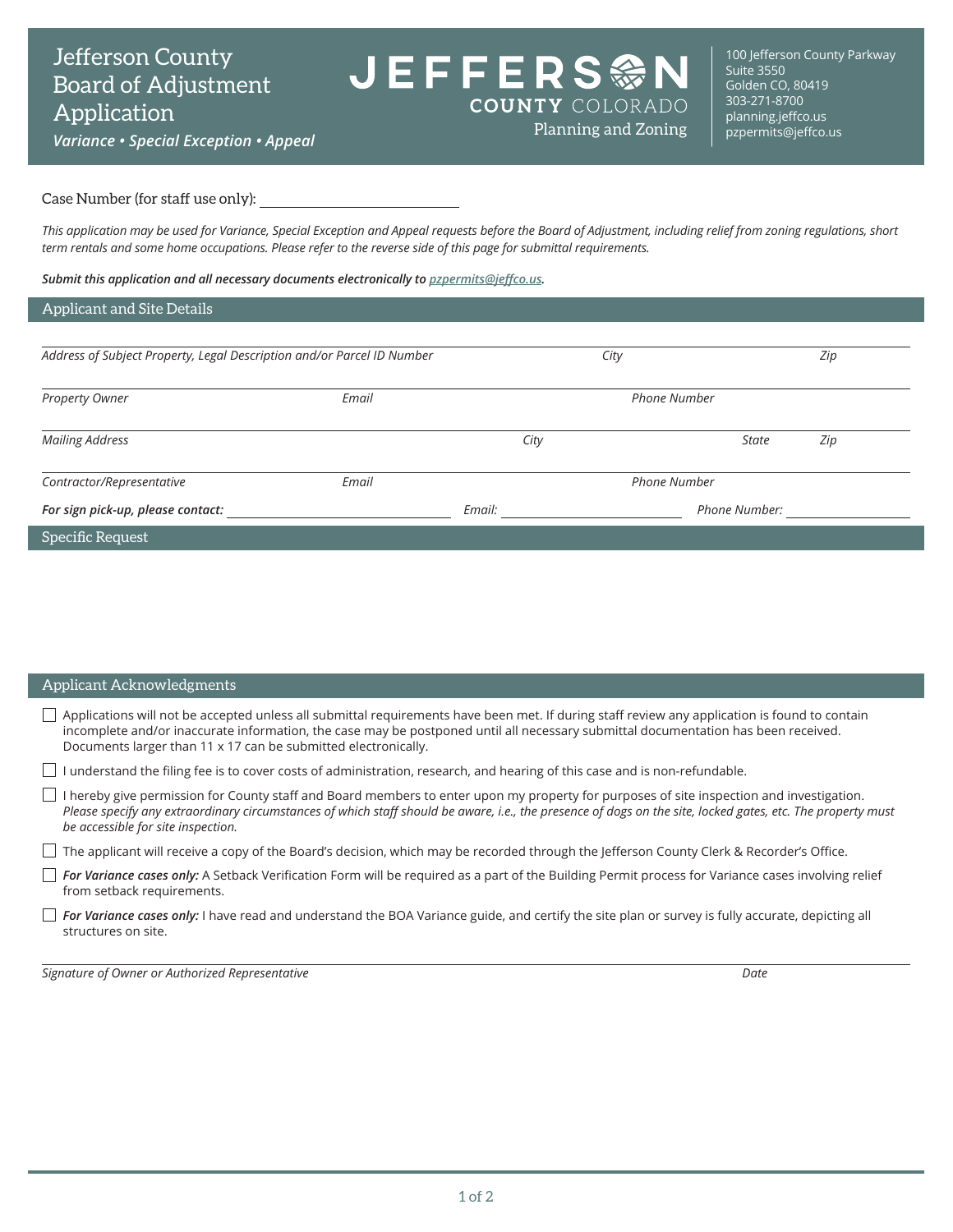Case Number (for staff use only):

14. Other:

## Submittal Requirements

*The numbers checked with each specific type of request correspond to the numbered submittal requirements at the right. Additional documentation may be required, as determined by staff on a case-by-case basis.*

| Request: \$                                                  | (additional notification fees will apply) |                |        |          |          |          |                |   |                |                                                 |          |          |             |   |                                                                                                              |
|--------------------------------------------------------------|-------------------------------------------|----------------|--------|----------|----------|----------|----------------|---|----------------|-------------------------------------------------|----------|----------|-------------|---|--------------------------------------------------------------------------------------------------------------|
| Variance                                                     |                                           |                |        |          |          |          |                |   |                | 10                                              |          |          | 11 12 13 14 |   | <b>List of Submittal Requirements</b>                                                                        |
| Lot size                                                     | Χ                                         | X              | A      | X        | X        | $\times$ | X              |   |                |                                                 |          |          |             |   | 1. Signed application form                                                                                   |
| $ $ Setback(s)                                               | X                                         | X              | A      | X        | X        | $\times$ | X              | X |                |                                                 |          |          |             |   | Cover letter<br>2.                                                                                           |
| Parking                                                      | X                                         | X              | A      | X        | $\times$ | X        |                | X |                |                                                 |          | X        |             |   | 3. Addendum A, B, C, or D                                                                                    |
| $\Box$ Height                                                | X                                         | X              |        | $\times$ | $\times$ | $\times$ |                | X |                | X                                               |          |          |             |   | Copy of current deed<br>4.                                                                                   |
| <b>Access Standards</b>                                      | X                                         | X              | A<br>A | X        | X        |          |                | X |                |                                                 |          |          |             |   | Proof of proper division of land (if parcel is Metes &<br>5.<br>Bounds or contains portions of platted lots) |
| <b>Accessory Square</b><br>Footage/Footprint                 | X                                         | X              | A      | X        | $\times$ | X        | X              | X | $\times$       |                                                 |          |          |             |   | Letter of authorization if a contractor or other contact will<br>appear on the owner's behalf                |
| Special Exception*                                           |                                           | $\overline{2}$ | 3      | 4        | 5        | 6        | $\overline{7}$ | 8 | $\overline{9}$ | 10                                              |          |          | 11 12 13 14 |   | 7. Improvement Survey Plat (signed and stamped by licensed                                                   |
| Home Occupation**                                            | X                                         | X              | B      | X        | $\times$ | $\times$ |                | X | $\times$       |                                                 | X        | $\times$ | X           |   | surveyor) depicting all property lines and all existing                                                      |
| Short Term Rental**                                          | X                                         | X              | C      | X        | $\times$ | $\times$ |                | X | $\times$       |                                                 | $\times$ | $\times$ | $\times$    |   | improvements on the property                                                                                 |
| Commercial Solar                                             |                                           |                |        |          |          |          |                |   |                |                                                 |          |          |             |   | Detailed site plan showing proposed improvements<br>8.                                                       |
| or Wind Installation                                         | X                                         | X              | D      | X        | X        | X        |                | X |                | X                                               |          | X        |             |   | Floor plans of existing and proposed structures<br>9.                                                        |
| Appeal                                                       |                                           | $\overline{2}$ | 3      | 4        | 5        | 6        | $\overline{7}$ | 8 | $\overline{9}$ | 10 <sup>1</sup>                                 |          |          | 11 12 13 14 |   | 10. Architectural elevations                                                                                 |
| Director's Determination                                     | $\times$                                  | $\times$       |        | X        | $\times$ | $\times$ |                |   |                |                                                 |          |          |             | X | 11. Photographs of the interior                                                                              |
|                                                              |                                           |                |        |          |          |          |                |   |                |                                                 |          |          |             |   | 12. Parking plan (can be combed with 7 or 8)                                                                 |
| A. Variance Addendum<br><b>C.</b> Short Term Rental Addendum |                                           |                |        |          |          |          |                |   |                | 13. Evidence of water and/or wastewater service |          |          |             |   |                                                                                                              |

*B. Home Occupation Addendum*

*D. Commercial WECS/SECS Addendum*

*\* Fees are online at [our website](https://planning.jeffco.us) at planning.jeffco.us. Make checks payable to Jefferson County Treasurer.*

*\*\* Short Term Rentals and Home Occupations: It is the applicant's responsibility to renew a Special Exception prior to expiration.*

### Staff Use Only

| Zoning of Site                | Plat           | Receipt                                                             | Renewal of Case Number | CV Case Number              |                |
|-------------------------------|----------------|---------------------------------------------------------------------|------------------------|-----------------------------|----------------|
| Lot size Required             | Lot Size Shown | FEMA Map Number                                                     |                        | In a Floodplain? $\Box$ Yes | $\overline{N}$ |
| Legal Access via:             |                |                                                                     |                        |                             |                |
| Number of Postcards Required: |                | <b>ISP Submitted</b> (check one): $\Box$ Print $\Box$ Via email to: |                        |                             | N/A            |
| Reviewed by                   |                |                                                                     |                        | Date                        |                |

*Comments:*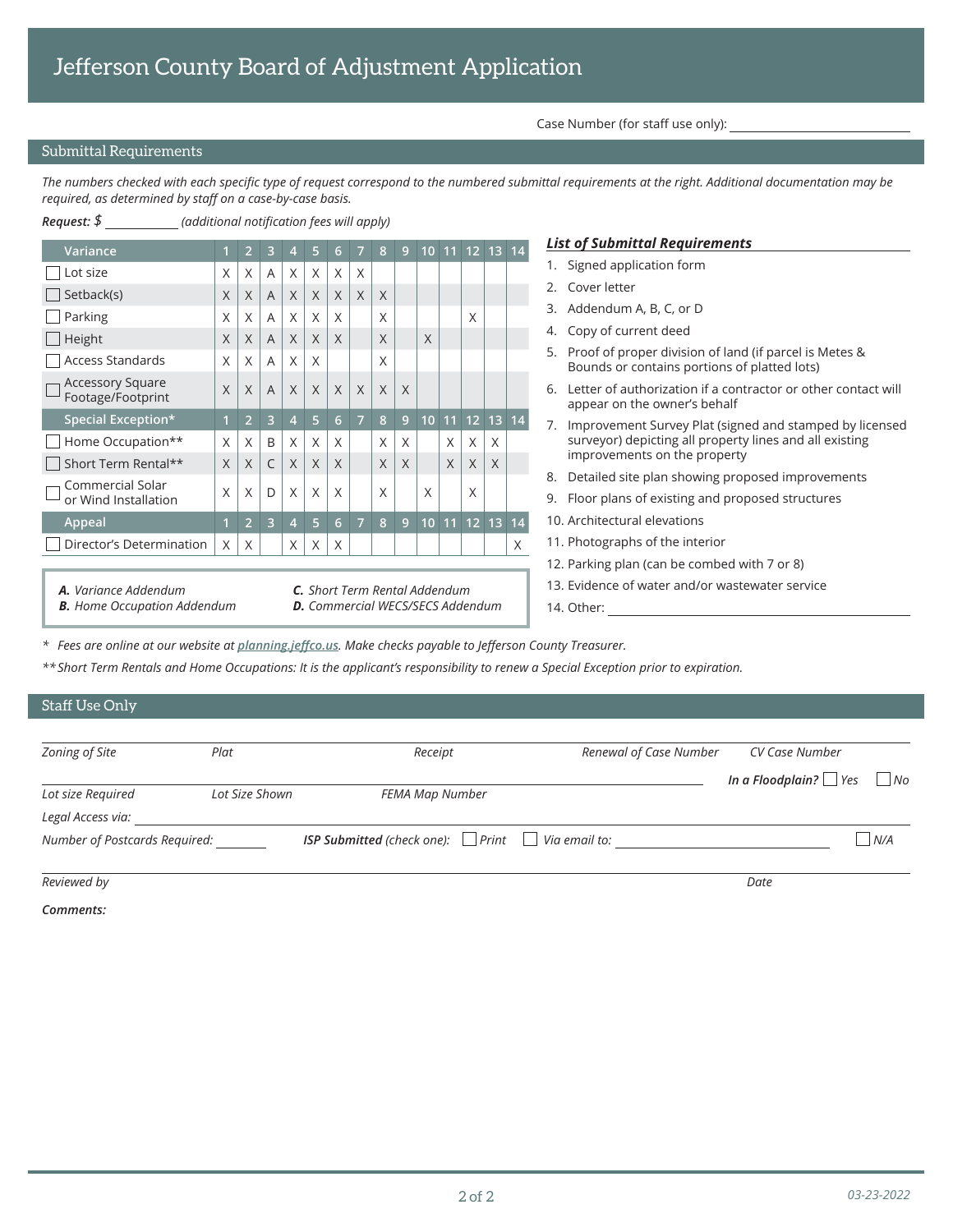Case Number (for staff use only):

1. Explain what, if any, physical conditions of your property (ex: exceptional narrowness, shallowness or shape) or topographic conditions on your property (ex: exceptional steepness, floodplains, geologic hazards) exist and limit your ability to meet code requirements.

2. Explain why the granting of your request would not be detrimental to the neighborhood or adjacent properties.

3. What other options were considered in order to meet code requirements?

4. Why is granting a Variance your only option to a beneficial use of your property?

5. Are there other, more expensive solutions that would allow you to meet the code requirements?

6. Provide any additional information you feel may help the Board of Adjustment understand your request.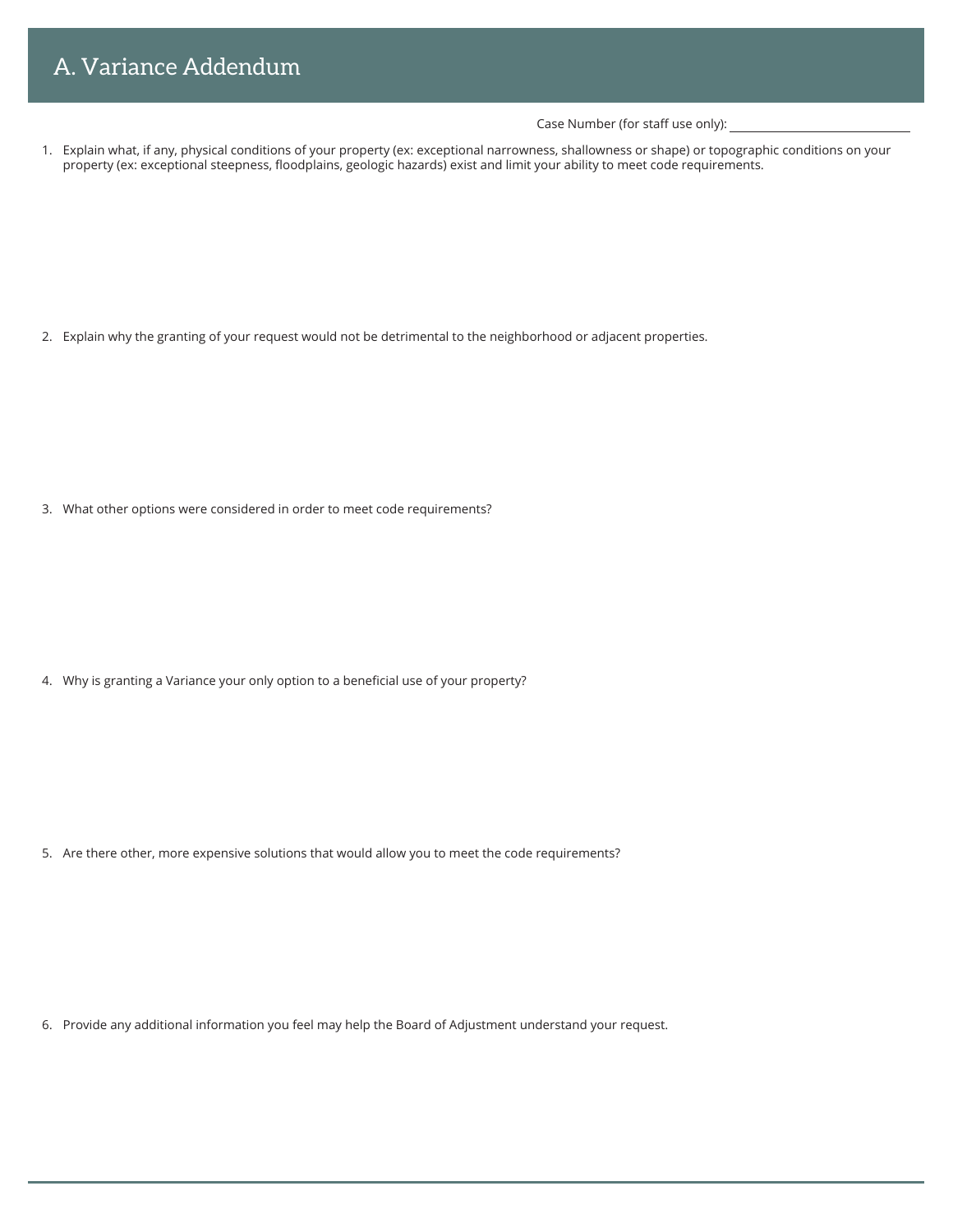Case Number (for staff use only):

1. Describe the proposed Home Occupation.

- 2. Please check if the Home Occupation is one of the following:
	- $\Box$  a. Body or mechanical repair, modification, or painting of motor vehicles and repair of internal combustion engines
	- $\Box$  b. Animal hospital or kennel
	- $\Box$  c. Medical/dental facilities other than office consultation services
	- $\Box$  d. Restaurant
	- e. Tattoo shops/parlors
	- $\Box$  f. Retail sales, other than ancillary to a permitted Home Occupation
- 3. Where on the property will the proposed Home Occupation take place? *Please include the square footage of the area. You must attach floor plans (drawn to scale) highlighting which rooms/areas will be used.*

4. Where will you store stock, supplies, products or other materials related to this Home Occupation?

- 5. How many employees will work here? How many of those employees live on site?
- 6. List the proposed hours of operation.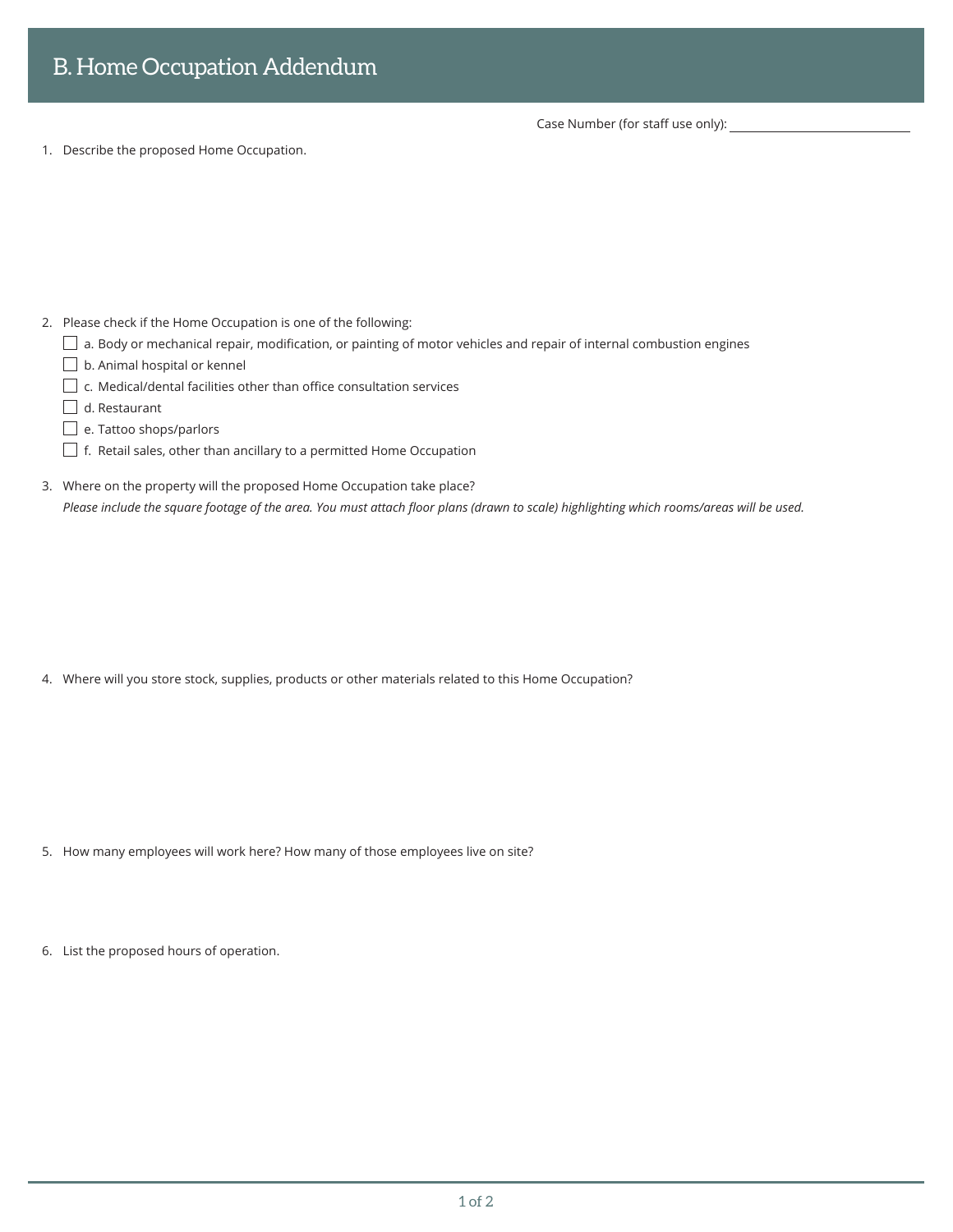| <b>B. Home Occupation Addendum</b>                                                                                                    |
|---------------------------------------------------------------------------------------------------------------------------------------|
| Case Number (for staff use only):                                                                                                     |
| 7. Is there another Home Occupation already taking place on this property? $\Box$ Yes $\Box$ No                                       |
| If yes, please provide a permit number:                                                                                               |
| 8. Please describe any noise, vibration, smoke, dust, odors, heat or glare that could be created as a result of this Home Occupation. |
|                                                                                                                                       |
|                                                                                                                                       |

9. How many vehicles could visit at any one time as a part of this proposed Home Occupation? Please provide a site plan (drawn to scale) showing where parking will take place.

10. Will your Home Occupation have any commercial vehicles associated with it? If yes, please explain.

*The County defines commercial vehicles as any truck tractors, semi-trailers, delivery vehicles, tow trucks, commercial hauling trucks, vehicle repair service trucks, vehicles with blades attached for plowing or grading, construction vehicles (ex: bulldozers, backhoes, dump trucks, etc.), vehicles or trailers designed or used to transport commodities, merchandise, produce, freight, animals or passengers for a fee; vehicles similar to those described above that are not ordinarily used for personal transportation.*

11. What potential impacts could there be on your neighbors, and how do you propose to mitigate these impacts?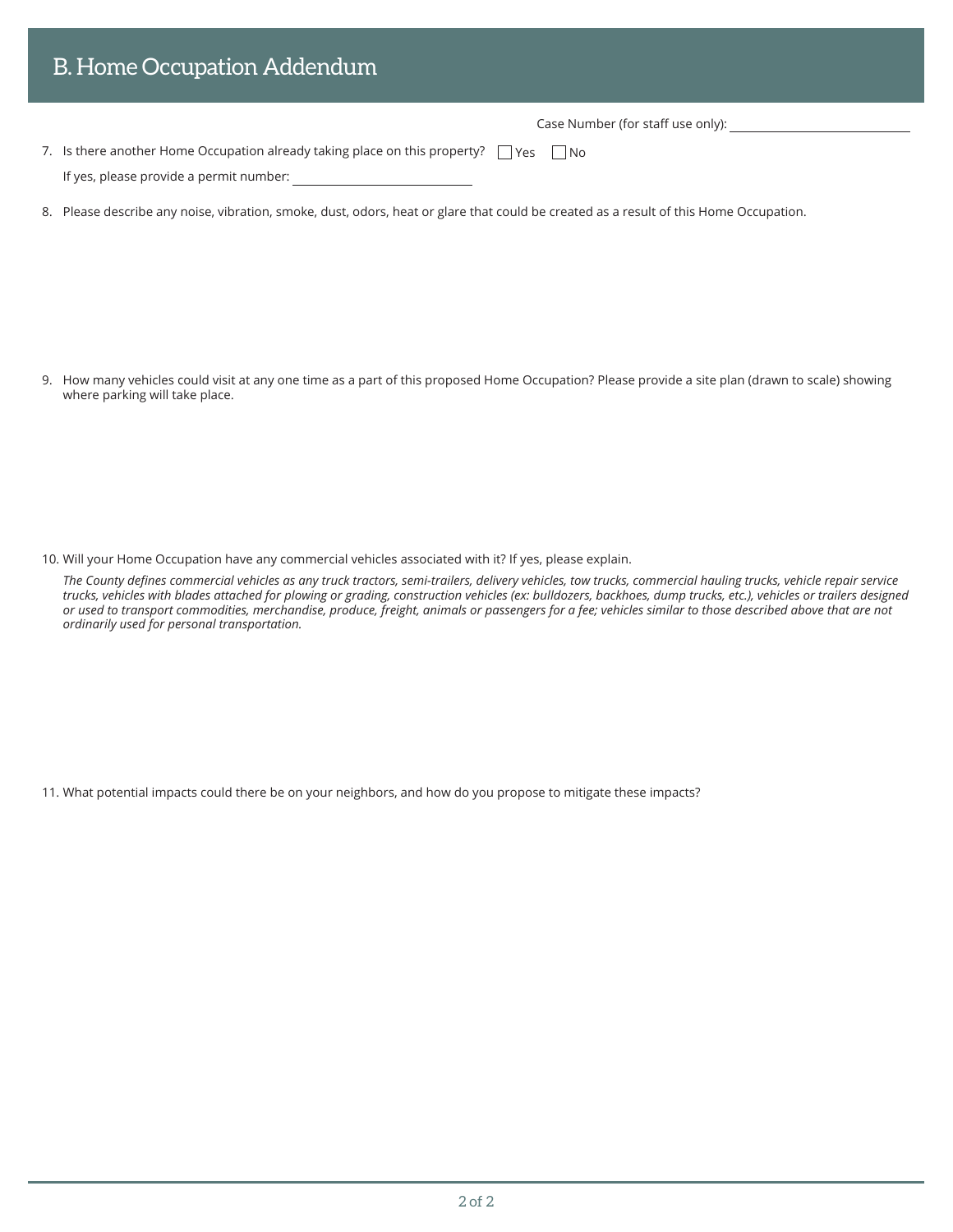| C. Short Term Rental Addendum                                                                                                                                                               |
|---------------------------------------------------------------------------------------------------------------------------------------------------------------------------------------------|
|                                                                                                                                                                                             |
| 1. What is the size of this property?                                                                                                                                                       |
| 2. Does the property meet lot size standards of its zone district? $\Box$ Yes $\Box$ No                                                                                                     |
| 3. Does the dwelling meet setback, height and other standards of its zone district? $\Box$ Yes $\Box$ No                                                                                    |
| You must attach floor plans (drawn to scale) showing all areas of the dwelling.                                                                                                             |
|                                                                                                                                                                                             |
| 6. How many parking spaces are provided on-site?                                                                                                                                            |
| You must attach a site plan with parking spaces marked.                                                                                                                                     |
| 7. How do you propose to mitigate any potential traffic impacts caused by this Short Term Rental?                                                                                           |
|                                                                                                                                                                                             |
| 8. Is this property in the Wildfire Hazard Overlay District? $\Box$ Yes $\Box$ No                                                                                                           |
| If this permit is more than a year old, please confirm that you have maintained the defensible space on the property since the initial Defensible<br>Space Permit was completed. ■ Yes ■ No |
| A new Defensible Space Permit may be a condition of approval, if deemed appropriate following a site visit to the property.                                                                 |
| 9. Are there floodplains on the property? $\Box$ Yes $\Box$ No                                                                                                                              |
| 10. Water:                                                                                                                                                                                  |
| 11. Wastewater:                                                                                                                                                                             |
|                                                                                                                                                                                             |
| □ b. Septic. On-Site Wastewater Permit Number: _________________________________                                                                                                            |
|                                                                                                                                                                                             |
|                                                                                                                                                                                             |
| 12. Access:                                                                                                                                                                                 |
| a. Legal access<br>For assistance with access questions please contact Planning & Zoning. To obtain copies of recorded access easements, please contact the Clerk & Recorder.               |
| County-maintained road                                                                                                                                                                      |
|                                                                                                                                                                                             |
|                                                                                                                                                                                             |
| Other. Explain:<br>b. Does the roadway meet County standards? ■ Yes ■ No ■ Not Sure                                                                                                         |
|                                                                                                                                                                                             |
| 13. Will the proposed Short Term Rental take place in an Accessory Dwelling Unit (ADU)? Thes<br>l INo                                                                                       |
| 14. Are there any active Zoning Violations on this property? Thes Tho                                                                                                                       |
|                                                                                                                                                                                             |
| 15. Will there be any changes to the structure as a part of this Short Term Rental? $\Box$ Yes $\Box$ No                                                                                    |
| 16. Attach a copy of your house rules for renters. These must include the following:<br>a. Quiet hours<br>c. Rules regarding outdoor fires                                                  |
| b. Locations of carbon monoxide and fire/smoke alarms,<br>d. Contact information for a 24-hour local point person<br>and fire extinguishers                                                 |